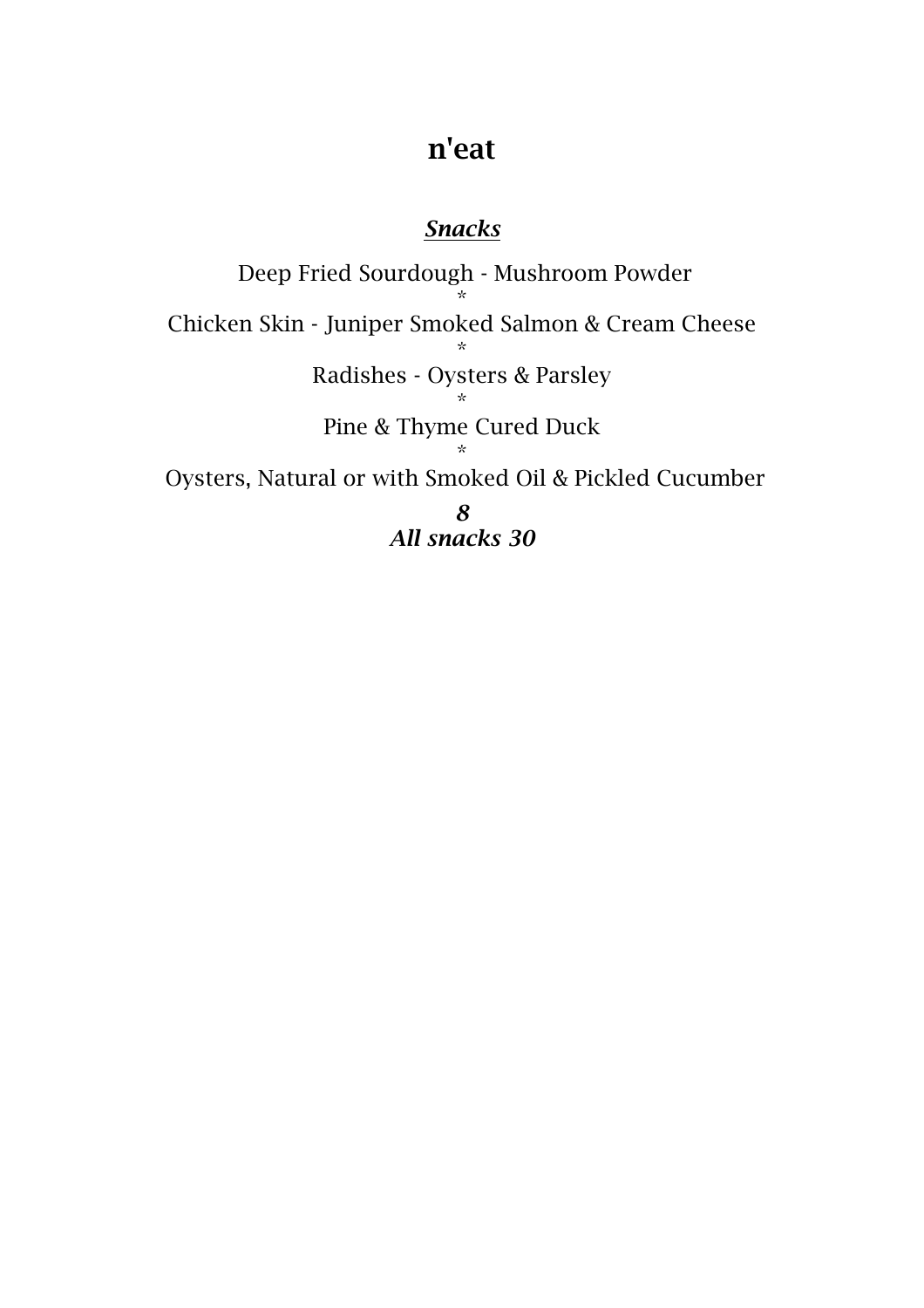## *Menu*

Rehydrated beets – Blackberry – Pine – Cottage Cheese \*\*\* Sunchoke Soup – Crispy Skins - Honey \*\*\* Wild Mushrooms – Blanquette – Roasted Sourdough \*\*\* Poached Egg Yolk – Brussels Sprouts – "Gammel Knas" \*\*\* Pickled Onion – Silver Onion – Pear – Smoked Crème \*\*\* Baked Haddock – Sea Buck Thorn – Apple \*\*\* Cured Scallops – Mussels – Radishes – Buttermilk \*\*\* Raw Mackerel – Nasturtium - Green Tomato – Horseradish *\*\*\** Fried Squid "Noodles" – Egg Yolk – Seaweed \*\*\* Fried Turbot – Cauliflower – Tarragon – Whey (+5) \*\*\* Potato Puree – Duck Heart – Bacon – Onion .<br>ماله ماله ماله Chicken Confit – Carrots – Burned Garlic Sauce \*\*\* Lamb Tartar – Buckwheat – Chive – Capers *\*\*\** Grilled Hanger steak – Red Cabbage – Cherries .<br>ماله ماله ماله Braised Short Rib – Pickled Berries – Marrow (+5) *16*